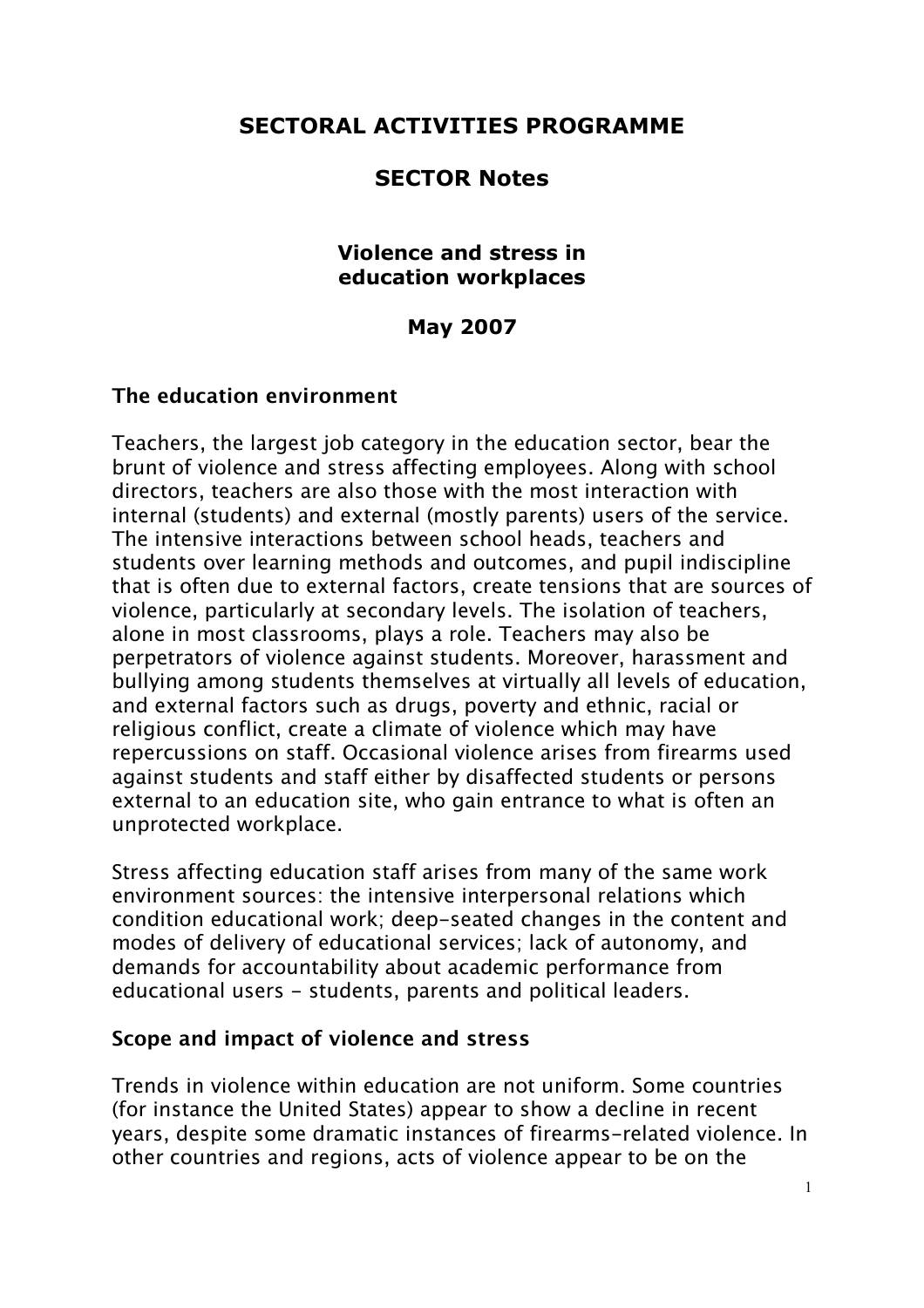upswing. Some OECD countries report 15 to 20 per cent of students in different age categories as the objects of some form of violence in schools, and the figure may be higher in some cases of violence in other countries (sexual violence against girls in South Africa for example). Bullying among students ranges from 4 to 15 per cent in most OECD countries that provide such statistics. The number of teachers targeted by violence is generally lower, in the range of 2 to 6 per cent in several countries (Japan, France, the United States). These figures also vary according to urban, suburban or rural settings, and according to the type of violence - higher in the case of threats than actual acts of violence.

The effects of violence are felt essentially in the teaching and learning environment, which may become poisoned, with educational outcomes reduced. Fear and apprehension affect students and teachers alike. However, staff targeted by violent acts tend to have higher rates of absenteeism, may be obliged to stop work, and make claims on educational employers for medical treatment and social assistance, all of which directly impact on operating costs. They may also request reclassification or early retirement, thereby provoking loss of skilled professional labour, with negative implications for student learning.

Workplace stress in education also principally affects teachers and school heads. Somewhat differently from violence, stress levels are related more to individual fears and anxieties (feelings of inadequacy or lack of training for tasks), internal work organization factors and the physical environment (excessive working requirements and hours, improper organization of tasks, pupil indiscipline and inadequate administrative support or communication), lack of autonomy and high levels of accountability for results, combined with constant changes or reforms. Although the subject is widely discussed, reliable statistics are difficult to come by. Mid-1990s estimates researched for the ILO nevertheless suggest that between 25 and 33 per cent of teachers in most OECD countries experience high levels of work-related stress. New entrants to teaching appear to be more at risk than others. The consequences take the form of more anxiety and depression among teachers, increased physical ailments provoked by high levels of negative stress, and increased drug and alcohol consumption. Highly stressed teachers may feel overwhelmed by their tasks, and withdrawn from students and their work. Absenteeism rates increase, particularly as stress turns into burnout; in extreme cases, stress may lead to suicide. The negative impact on teaching and learning outcomes can be quite severe, and in any case counterproductive for dynamic